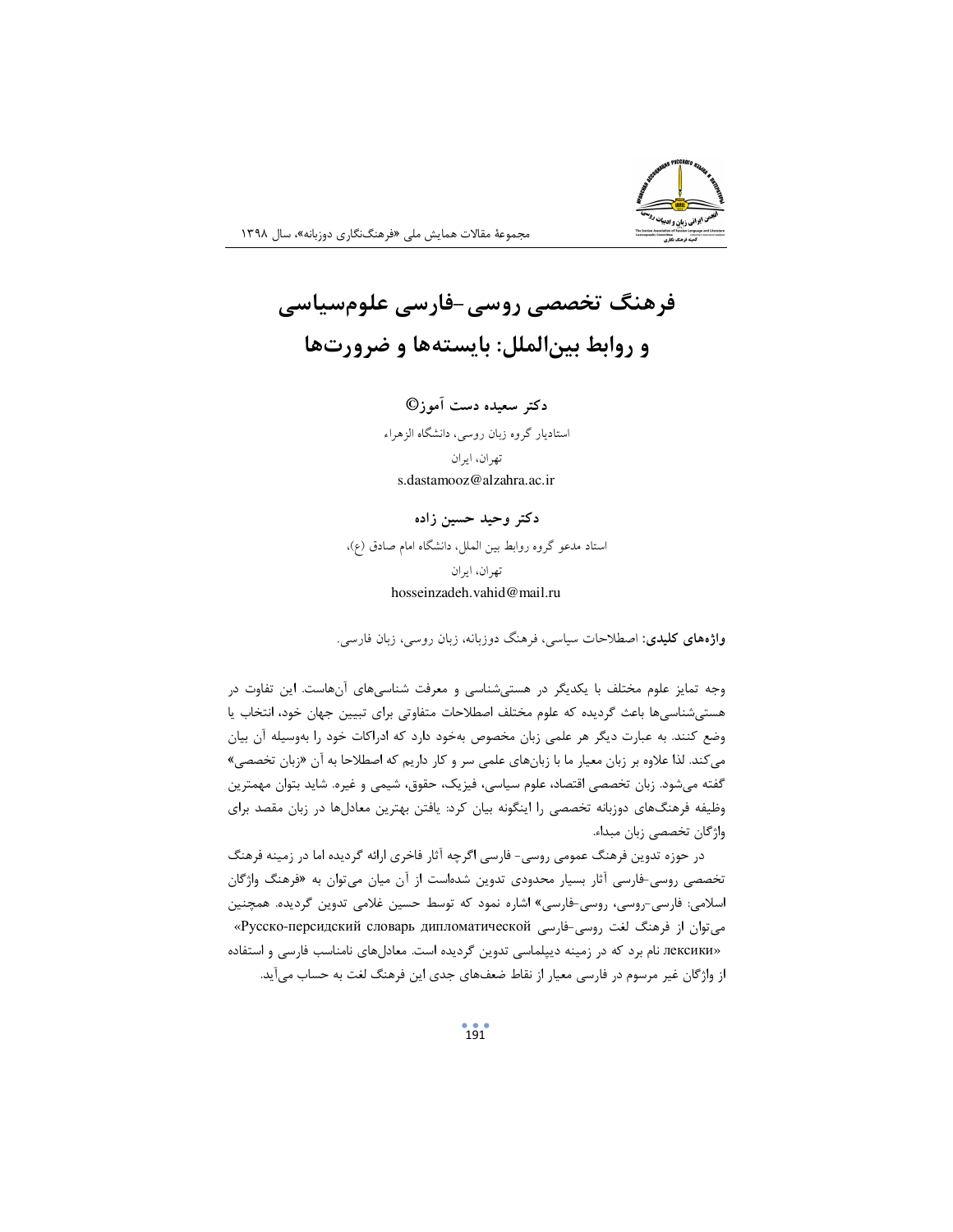امروزه با گسترش روابط دو جانبه میان ایران و روسیه نیاز مبرمی در زمینه تدوین فرهنگهای تخصصی روسی- فارسی وجود دارد تا جامعه علمی بتواند از مزایای آن بهرهمند شود. در این میان یکی از زمینههایی که مغفول ماندهاست، علوم سیاسی و روابط بینالملل است. این در حالی است که روابط دو جانبه دو کشور به ویژه طی سالههای اخیر در زمینههای مختلف بهبود چشمگیری داشته است. همچنین ایران و روسیه در سطح منطقه نیز توانستهاند همکاریهای نزدیکی با هم داشته باشند. حل و فصل مسئله خزر و نیز همکاریهای نظامی-امنیتی در سوریه دو مثال بارز برای این موضوع به حساب میآید. جمیع این موارد باعث گردیده که جامعهی علمی دو کشور نیاز بیشتری به مراجعه مستقیم به منابع علمی طرف مقابل داشته باشد که این خود گویای ضرورت تدوین فرهنگهای تخصصی در حوزههای مختلف علومسیاسی و روابط بینالملل است.

در مسیر تدوین فرهنگهای تخصصی عموما و تدوین فرهنگهای تخصصی علوم سیاسی، توجه به چند نکته ضروری میباشد که در زیر به آنها اشاره میشود:

الف) واژههای تخصصی زیادی از زبانهای دیگر در زبان فارسی ظهور پیدا کردهاند. فرهنگهای تخصصی باید بتوانند ضمن جمعآوری واژگان جدید غیر فارسی، واژگان جدید فارسی را شناسایی کنند. ب) امروزه فرهنگنویسی نه فقط بر اساس واژگاننگاری بلکه مبتنی بر واژگانشناسی و کاربردهای مختلف واژەها صورت مى پذيرد.

ج) با تخصصی تر شدن نیازهای جامعه، نیازهای مختلفی برای فرهنگهای تخصصی از سوی افراد و مشاغل مختلف (دانشجو، بازرگان، مترجم، پژوهشگر، توریست و غیره) پدید آمده که در مسیر تدوین فرهنگهای تخصصی تا حد امکان نیاز گروههای مختلف باید پاسخ داده شود.

د) در مسیر تدوین فرهنگ تخصصی دو گونه مشکل وجود دارد. مشکلات زبانی و مشکلات فرازبانی. مشکلات زبانی به این معناست که ممکن است در برابر واژگان زبان مبدا، معادل ترجمانی و نه واژگانی در زبان مقصد وجودنداشتهباشد. به عنوان نمونه (Mopo3) که شاید واژه (سرما) معادل مناسبی برای آن نباشد و باید برای آن معادل ترجمانی (سرمای خیلی شدید) را بکار برد. اما مشکلات فرازبانی به تفاوت در فرهنگ و آداب و رسوم مرتبط است. پیدا کردن معادلی که بتواند تمام جنبههای زبانی و فرازبانی را پوشش دهد کار سادهای نیست و نیاز به دانش کافی در زبان و نیز آن گرایش تخصصی است.

این پژوهش تلاش دارد تا ضرورتهای تدوین یک فرهنگ تخصصی روسی-فارسی علوم سیاسی و روابط بینالملل را مورد واکاوی قرار دهد. هدف از این پژوهش تعیین ویژگیهای اصلی اصطلاحات علوم سیاسی و روابط بین|لملل در زبان روسی و بررسی مشکلات اصلی هنگام تهیه فرهنگ دوزبانه روسی به فارسی در این حوزه است. برای رسیدن به این هدف به سوالات زیر پاسخ داده خواهد شد:

چه اصطلاحاتی در حوزه علوم سیاسی و روابط بینالملل قرار می گیرند؟ از چه راههایی می توان برای معادل یابی اصطلاحات این حوزه استفاده کرد؟ چه مشکلاتی در هنگام تهیه این فرهنگ دوزبانه بروز مے کند؟